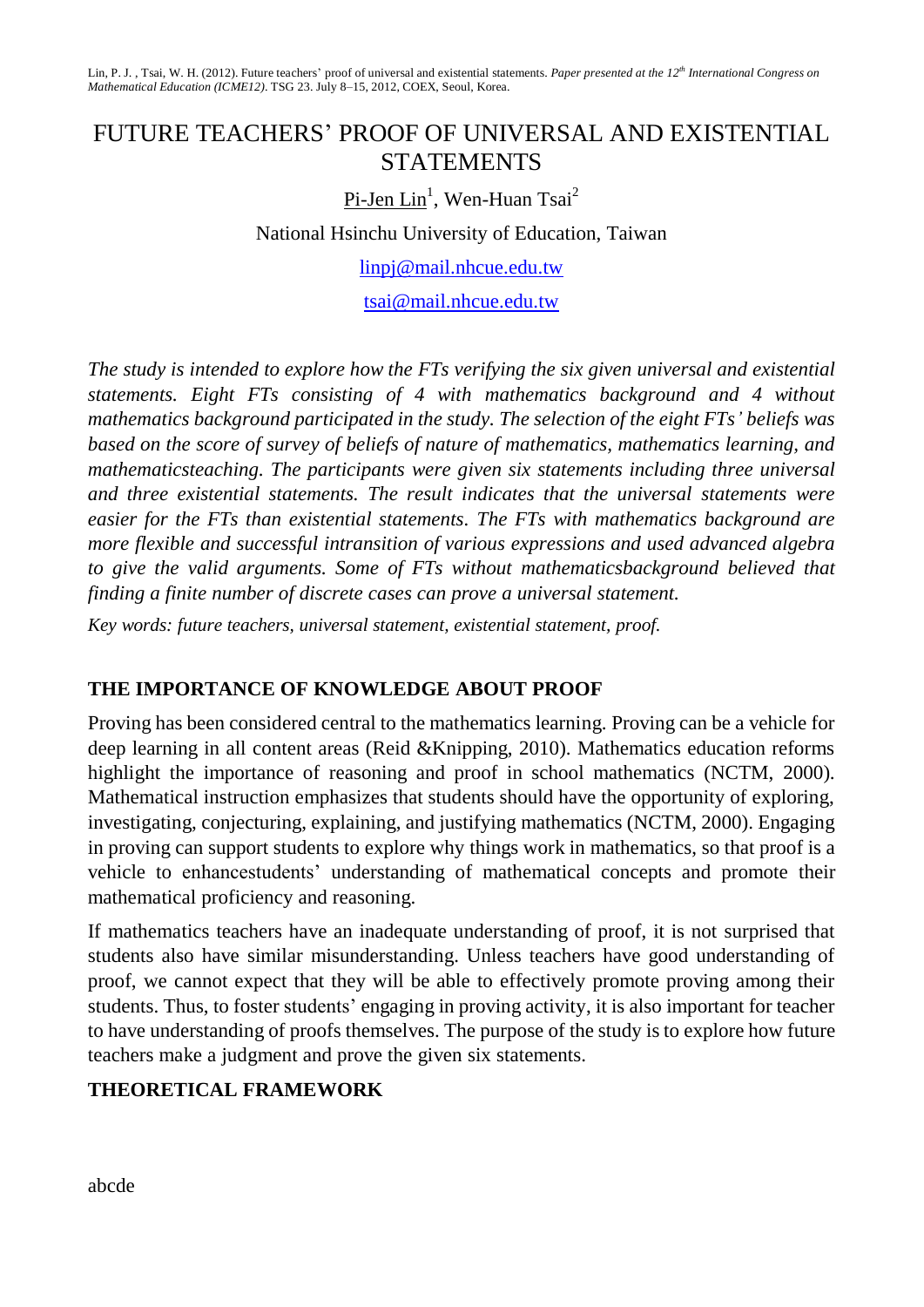The definition of proof has different meaning from different criteria. For example, from perspective of mathematics as a discipline, Stylianides& Ball (2008) break each mathematical argument into three major components: 1) the set of accepted statements, 2) the modes of argumentation, 3) the representation of modes of argument. Proofs are set of true statements, valid modes of argumentation, and appropriate argument representation. Valid modes of argumentation are deduction, induction, contraposition equivalence rule, and the construction of counterexamples.

Regarding the consideration of students as mathematical learner, Balacheff (1988) proposes four levels of proof according to students' work rather than by a strict mathematical meaning. Naïve empiricism at level 1 refers to a conjecture to be true by verifying some discrete cases. The crucial experiment at level 2 is that testing a conjecture in a special or extreme case. The distinction of level 2 is from level 1 in that students are aware of the problem of generality. The first two levels is similar the empirical induction from a finite number of discrete cases suggested by Canadas, Deulofeu, Figueiras, Reid, &Yevdokimov, (2007). The generic example at level 3 is to show the truth by manipulating an object that is used as a representative of all similar objects. The proof is indicated by the effect of the operations. The proof at level 4, the thought experiment, is indicated by looking at the properties of the objects, not the effects of operations.

Balacheff (1988) stresses that the hierarchy of proof levels deals with the method that students use, not with how correct or successful the students are. It could be happened that a student's proof is classified at level 4, but it is not fully correct or complete. The three components Stylianides& Ball (2008) proposed as are utilized as the framework of the study for analyzing the way of future teachers' proof for six given statements. Balacheff's proof of levels is the basis of identifying the modes of argument used by the FTs involving in the study.

## **THE EMPIRICALSTUDIES OF PROOF**

Reid and Knipping (2010) review a great number of the studies on proof across countries and across age groups. The subjects more are focused on secondary school students, and university students. Future elementary school teachers, inservice upper elementary and secondary school teachers are included. It is found that many students accept examples as verification and do not accept counterexamples as refutation. Galbraith (1981) reports that some of the 12-17 years old Australian students agree that a single counterexample was insufficient to refute a general statement.

Ko (2010) also review a number of studies on elementary and secondary mathematics teachers' conceptions of proof around the world. Future teachers' have the difficulty with proof by mathematical induction (Stylianides et al., 2007). Barkai, Tsamir, Tirosh, and Dreyfus (2002) suggest that inservice upper elementary school teachers in Israel do not accept a counterexample to a universal statement as a valid proof, such as the statement"The sum of any four consecutive integers is divisible by four". They do not believe that a single counterexample is sufficient to refute a universal statement.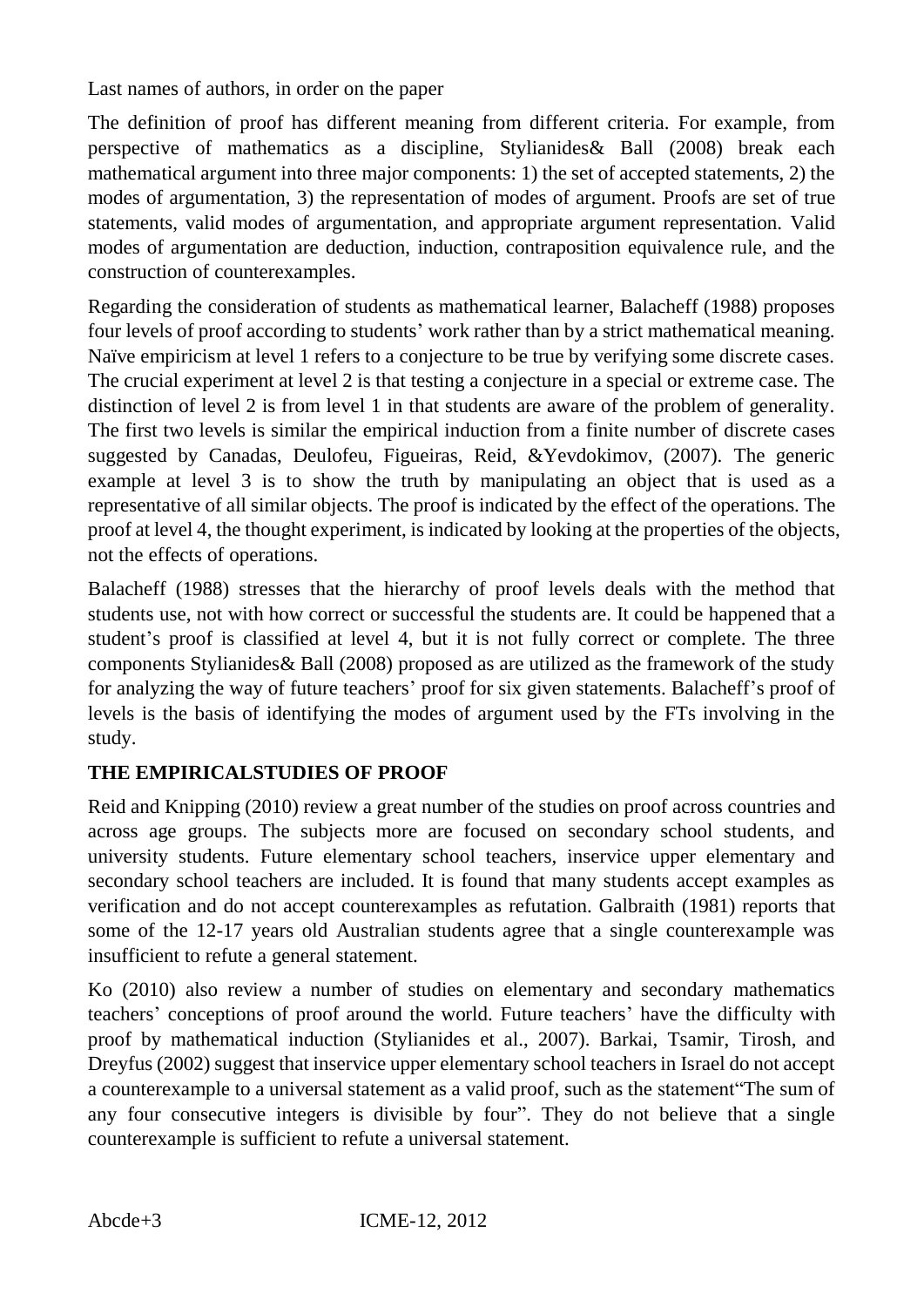Barkai, et al. (2002) suggest that the existence of something for inservice teachers is easier than proving the non-existence of something. For examples, 64% of the 27 inservice upper elementary school teachers in Israel can prove the statement "There exist three consecutive integers whose sum is divisible by six", while only 23% of the teachers can prove the statement "There exist four consecutive integers whose sum is divisible by four". The latter statement requires a deductive approach because they assert that something is true for an infinite number of cases. On the contrary, the statement that can be proved by using examples is much easier for inservice teachers. For example, the statement "There exist five consecutive integers whose sum is divisible by five" that can be proved by use some examples.

The previous studies did not focus the factors of the mathematics background and beliefs of mathematics teaching and learning on the effect of proof, instead, focusing on the subject at different grade levels, such as lower and upper secondary school students, undergraduate students, future students, and inservice students. Proof requires rigor processes and valid statements. It is trained in mathematics courses. Thus, we assume that one who has mathematics ground is more successful than one who has not received mathematics training. Thus, the purpose of the study is to explore how the future teachers with/without mathematics background verify the universal and existential statements.

## **RESEARCHMETHOD**

## **Participants**

Eight future teachers (FTs) who were taking the Mathematics Teaching Method course of the teacher education program participated in the study. The participants were intentionally selected by the instructor of the course from an entire class with 35 FTs enrolling in the course. The reasons of selection were based on: 1) the diversity of background (mathematics vs. non-mathematics background), 2) beliefs of the nature of mathematics, mathematics learning, and mathematics teaching.

The 35 FTs were conducted by a questionnaire with 60 items of teachers' beliefs. The beliefs scales include questions in three areas: belief about the nature of mathematics, beliefs about learning mathematics, and beliefs about mathematics teaching. The items of the nature of mathematics are to explore how FTs perceive mathematics as a set of rules or inquiry. The items of beliefs about learning mathematics are to explore how FTs emphasize on active learning or teacher direction. Beliefs about mathematics teaching include the emphasis of results or processes.

Eight FTs were selected from the 32 FTs based on the scores of the survey. Four FTs are from mathematics background. Two (T1 and T2) of them are studying in master program and two (T3 and T4) of them are undergraduate students. Four FTs (T5, T6, T7, and T8) do not have mathematics background. T5 are graduate students and T6, T7, and T8 are undergraduate students. The background of each FT is summarized as Table 1.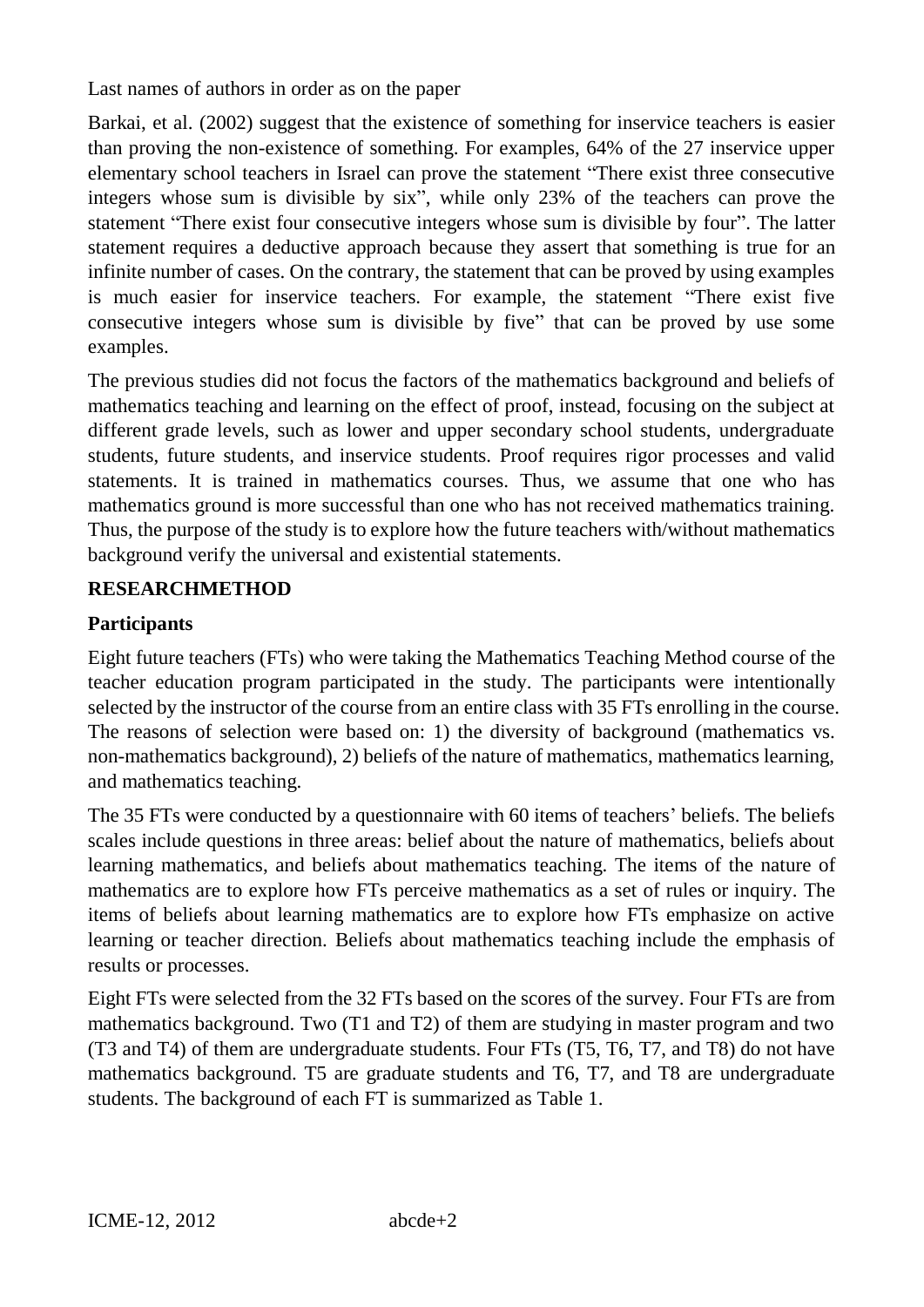T1, T2, T4, and T6 have similar beliefs about the nature of mathematics, mathematics learning, and mathematics teaching. They view mathematics as the process of inquiry instead of as a set of rules; Students should be responsible for their own learning instead of are instilled. Their views of mathematics teaching is that teaching should emphasize on the process of problem solving instead of the result only. Conversely, the beliefs of T3, T5, T7, and T8 about mathematicslearning and teaching are toward to the traditionalperspective of mathematicslearning and teaching. Each FT's belief is summarized as Table 1.

| Background     |                                         |                  | T <sub>1</sub> | T <sub>2</sub> | T <sub>3</sub> | <b>T4</b> | T <sub>5</sub> | T <sub>6</sub> | T7 | T <sub>8</sub> |
|----------------|-----------------------------------------|------------------|----------------|----------------|----------------|-----------|----------------|----------------|----|----------------|
| Degree         | Math<br>Master                          |                  |                |                |                |           |                |                |    |                |
|                |                                         | Non-math         |                |                |                |           |                |                |    |                |
|                | Undergrad.                              | Math             |                |                |                |           |                |                |    |                |
|                |                                         | Non-math         |                |                |                |           |                |                |    |                |
| <b>Beliefs</b> | Nature<br>of<br>mathematic<br>${\bf S}$ | Inquiry          |                |                |                |           |                |                |    |                |
| about          |                                         | Rules            |                |                |                |           |                |                |    |                |
|                | Mathematics<br>learning                 | Active learning  |                |                |                |           |                |                |    |                |
|                |                                         | Passive learning |                |                |                |           |                |                |    |                |
|                | Mathematics<br>teaching                 | Process          |                |                |                |           |                |                |    |                |
|                |                                         | Results          |                |                |                |           |                |                |    |                |

| Table 1: Background of the participants |  |  |
|-----------------------------------------|--|--|
|-----------------------------------------|--|--|

#### **Instrument**

The eight FTs were asked to judge whether six statements were true or false, and to provide the justification for the statements. The statements, three true and three false, were related to divisibility of sums of consecutive numbers. The instrument includes six statements as follows.

- *1. The sum of any four consecutive integers is divisible by two.*
- *2. The sum of any four consecutive integers is divisible by tree.*
- *3. The sum of any four consecutive integers is divisible by four.*
- *4. There exist four executive integers whose sum is divisible by two.*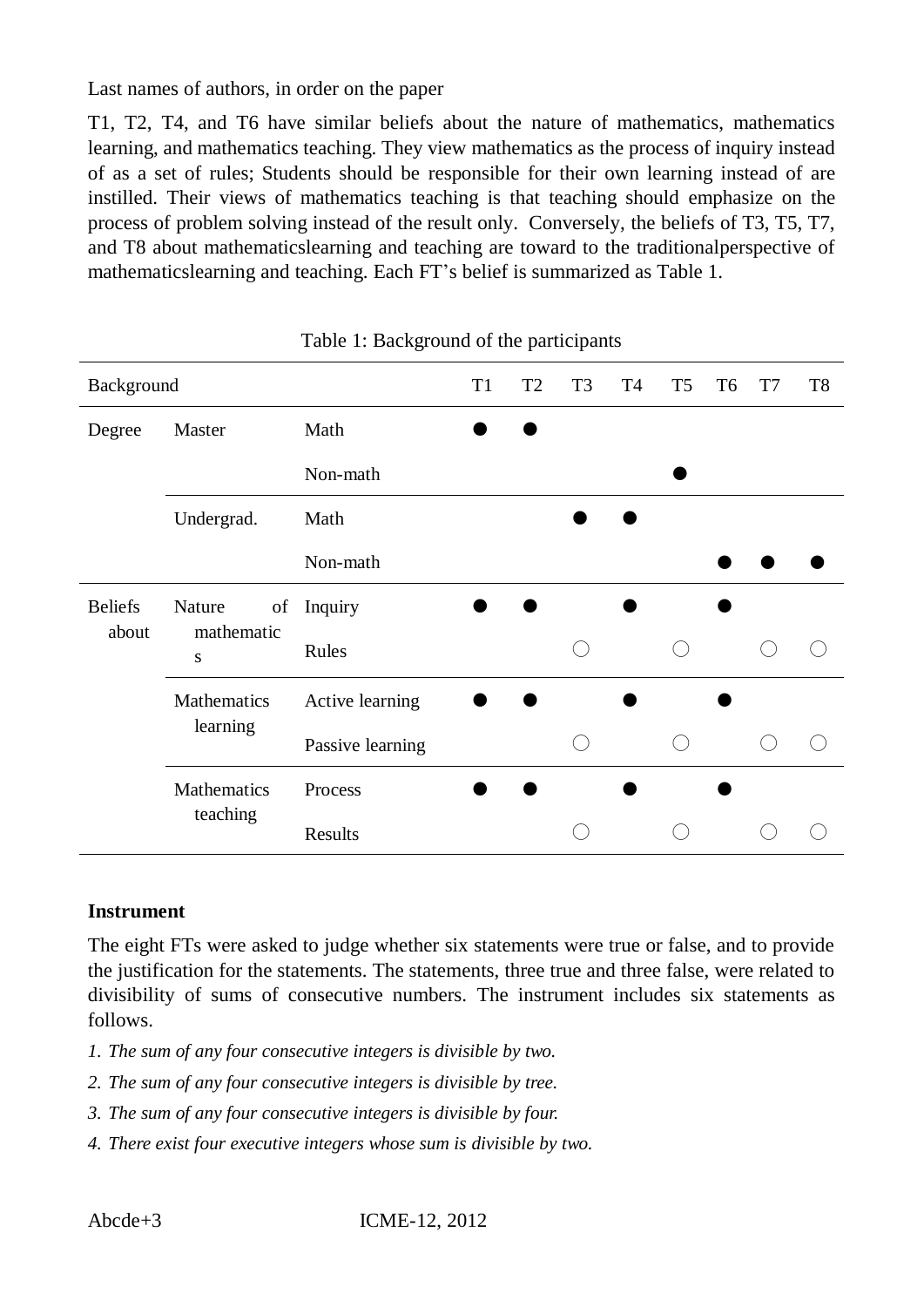- *5. There exist four executive integers whose sum is divisible by three.*
- *6. There exist four executive integers whose sum is divisible by four.*

Three were universal statements and three were existential statements. Table 2 summarizes the type and truth value of the six statements.

| Statement          | #1      | #2     | #3      | #4                                                    | #5     | #6          |
|--------------------|---------|--------|---------|-------------------------------------------------------|--------|-------------|
| Type               |         |        |         | Universal Universal Universal Existential Existential |        | Existential |
| Truth value        | True    | False  | False   | True                                                  | True   | False       |
| True for what set? | All $n$ | Some n | All $n$ | All $n$                                               | Some n | No $n$      |

Table 2: The type and truth value of the six statements.

## **Data Collection and Analysis**

The six statements were put in one card. Each FT was given a card to write the answers on blank A4 sheets. They were encouraged to judge the true value of each statement and write a proof for convincing their friends. Each FT was conducted the test in a classroom lasting for an hour.

The judgment of true value for each statement was first summarized in a table. The process of proofs for their judgment were then cut and pasted altogether by each item from their answer sheets. The data collected were analyzed by comparing and contrasting in accordance with the three aspects of an argument: statements, modes of statements, and representation of statements (Stylianides & Ball, 2008).

## **RESULTS**

## **FTs'Judgment of True Value of Six Statements**

All the FTs are successful in making the judgment for the statements #1, #2, #3, and #4, while those who (T7 and T8) do not have mathematics background and have their beliefs about traditional mathematics learning and teaching had the difficulty with judging the true value of the statements #5 and #6, as indicated in Table 3. Of those who made correct judgments of these statements, almost all could give correct proofs. The result indicates that the universal statements were easier for the FTs than existential statements.

Table 3: FTs'judgment of the true value for the six statements.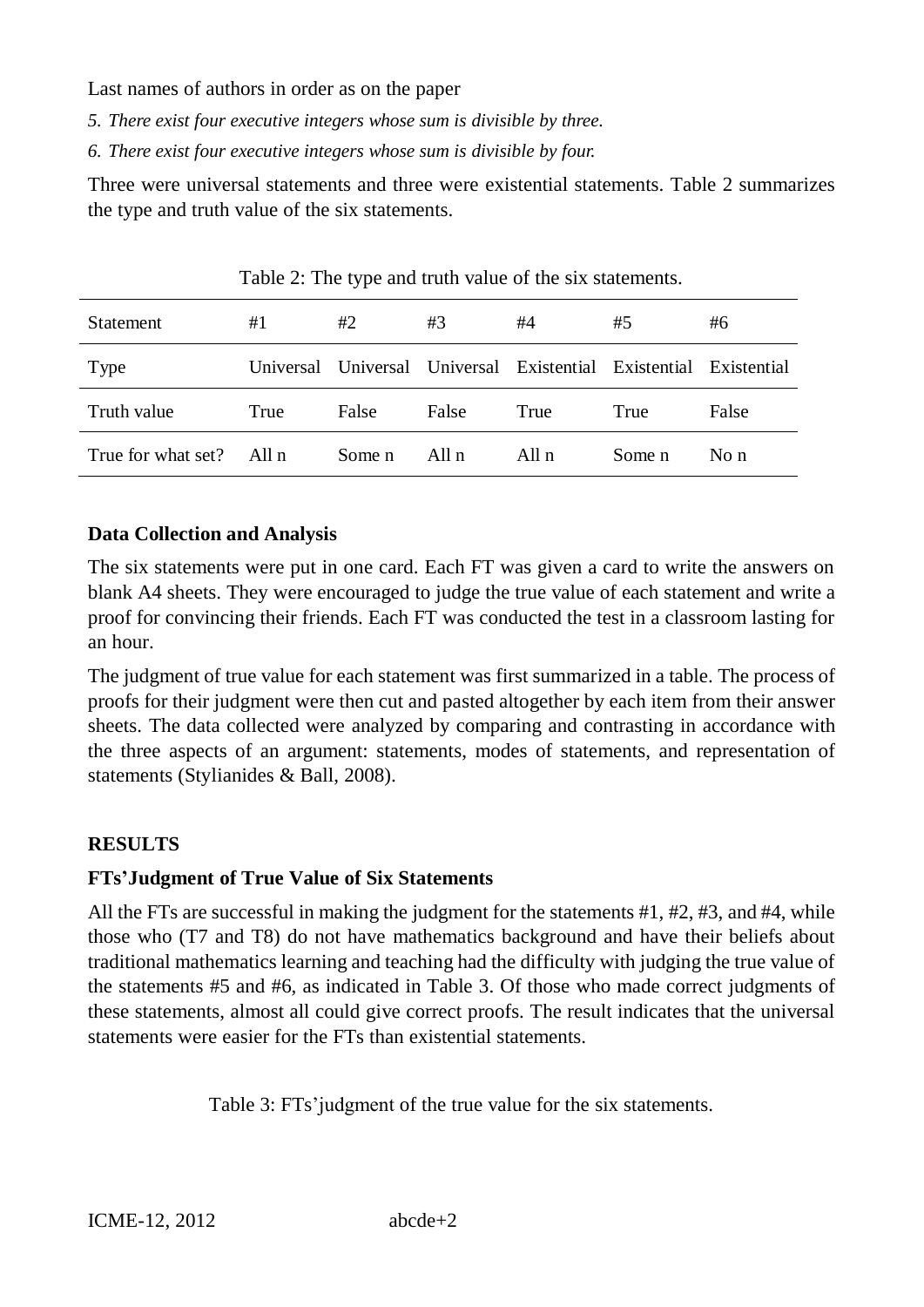| <b>Statement</b>         | #1                                      | #2                                      | #3                                                                             | #4                                      | #5                                             | #6                     |
|--------------------------|-----------------------------------------|-----------------------------------------|--------------------------------------------------------------------------------|-----------------------------------------|------------------------------------------------|------------------------|
| <b>Type</b>              | Universal                               | Universal                               | <b>Universal</b>                                                               | Existential                             | Existential                                    | Existential            |
| Truth value              | True                                    | False                                   | False                                                                          | True                                    | True                                           | False                  |
| True for what set? All n |                                         | Some n                                  | All n                                                                          | All n                                   | Some n                                         | $\overline{N}$ o n     |
| Correct judgment         | T1, T2, T3,<br>T4, T5,<br>T6, T7,<br>T8 | T1, T2, T3,<br>T4, T5,<br>T6, T7,<br>T8 | T <sub>1</sub> , T <sub>2</sub> , T <sub>3</sub> ,<br>T4, T5,<br>T6, T7,<br>T8 | T1, T2, T3,<br>T4, T5,<br>T6, T7,<br>T8 | T1, T2, T3,<br>T <sub>4</sub> , T <sub>6</sub> | T1, T2, T3,<br>T5, T6, |

#### **FTs' Proofs of the Six Statements**

#### *Statement #1 and #4*

There were two modes of arguments used by the eight FTs for statement #1 and statement #4, seen as Table 4. At naïve empiricism level, only two FTs without mathematics background used one or three cases to illustrate their proofs. The rest of the 6 FTs' proofs were at the thought experiment. Within this level, two mathematics concepts were used: One is by using the properties of the sum of two odds and the two evens. The other is proved by the use of algebraic thinking. Table 4 displays that three representations of argument used by the FTs were: number sentences, word expressions, and algebraic expressions.

Table 4: FTs' proof for the statement #1 and #4.

*1. The sum of any four consecutive integers is divisible by two.*

*4. There exist four executive integers whose sum is divisible by two.*

| A set of statements                                                                                                                                                                                                     |                                                                                |                                 | Modes of argument                                                             | Representations of<br>argument |  |
|-------------------------------------------------------------------------------------------------------------------------------------------------------------------------------------------------------------------------|--------------------------------------------------------------------------------|---------------------------------|-------------------------------------------------------------------------------|--------------------------------|--|
| (1)                                                                                                                                                                                                                     | $1+2+3+4=10 \div 2=5$                                                          | T <sub>5</sub>                  | Naïve empiricism:                                                             | Number sentences               |  |
| (2)                                                                                                                                                                                                                     | $2+3+4+5=14 \div 2=7$                                                          | T <sub>7</sub>                  | Empirical induction from one or<br>three cases                                |                                |  |
|                                                                                                                                                                                                                         | $3+4+5+6=18 \div 2=9$                                                          |                                 |                                                                               |                                |  |
|                                                                                                                                                                                                                         | $4+5+6+7=22 \div 2=11$                                                         |                                 |                                                                               |                                |  |
| There are 2 evens and 2 odds in the<br>(1)<br>four consecutive numbers. The sums of 2<br>odds become even number. The sums of 2<br>even numbers are still even. So that the<br>sums of the four consecutive numbers are |                                                                                | T <sub>2</sub> , T <sub>4</sub> | The thought experiment:                                                       | Word descriptions              |  |
|                                                                                                                                                                                                                         |                                                                                |                                 | The proof is by looking at the<br>properties odd+odd= even<br>&even+even=even |                                |  |
| (2)                                                                                                                                                                                                                     | even numbers.<br>Let the four consecutive numbers<br>are: $n, n+1, n+2, n+3$ . |                                 | Even number can be divided by<br>2.                                           |                                |  |
| $n+n+1+n+2+n+3=$                                                                                                                                                                                                        |                                                                                | T <sub>1</sub> ,T <sub>8</sub>  | The sum of the four<br>consecutive four numbers is                            | Algebraic expressions          |  |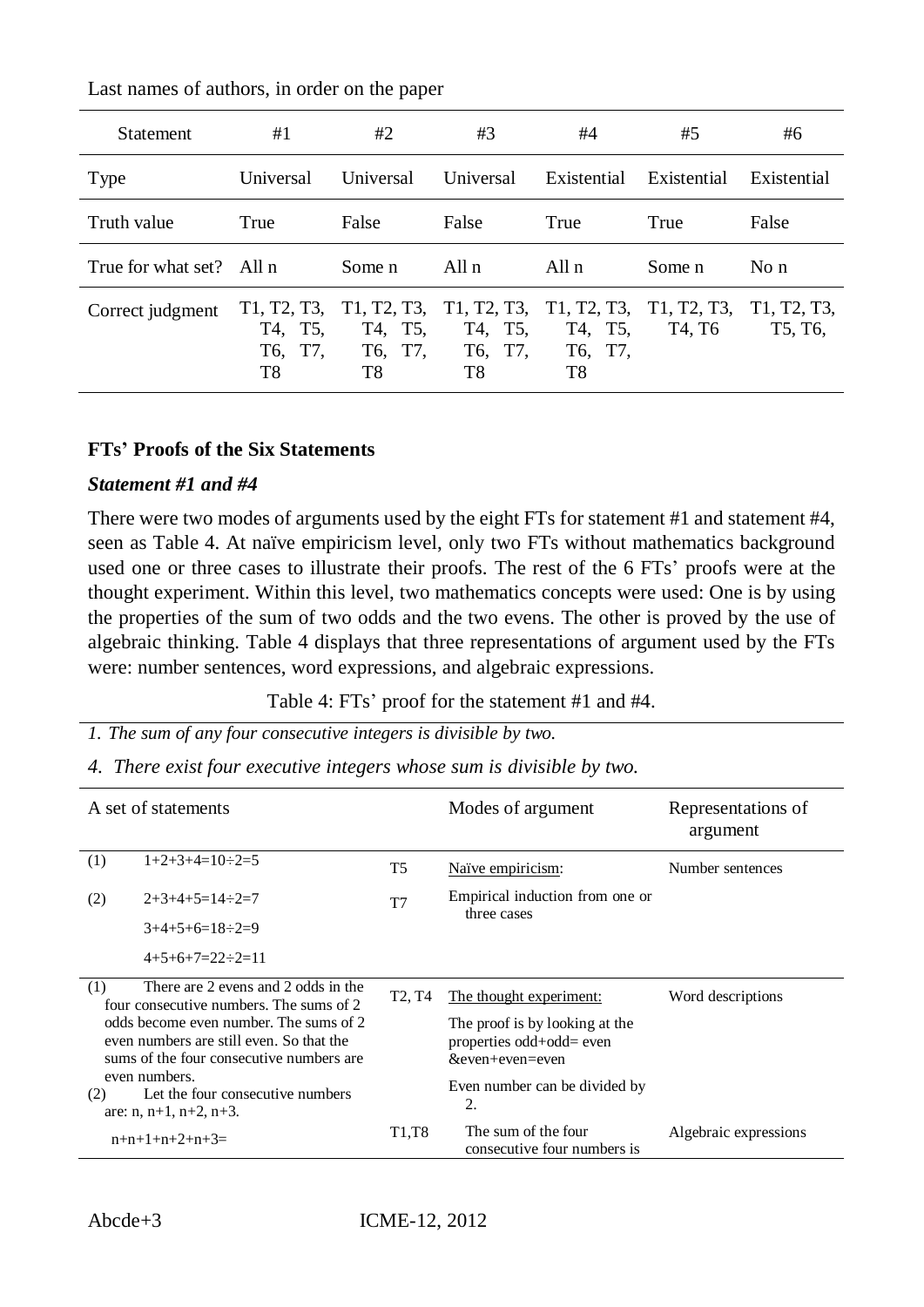| $4n+6=2(2n+3)$<br>Or: $214n \& 216$ . $214n+6$ | . T6 | represented as $4n+6=2(2n+3)$<br>Here 2 is a factor of $2(2n+3)$ |
|------------------------------------------------|------|------------------------------------------------------------------|
|                                                | ፐን   |                                                                  |

#### *Statement #2 and #5*

The two FTs F2 and F4 convinced others by using the properties of the sum of odds and evens in statement #1. It is hardly to use the same method for successfully proving statement #2 and #5. T4 without mathematics background verified the statement #2 by using a case, while T2 with mathematics background promoted by using the judgment of algebraic expression  $4n+6$ for statement #2. T4 verified the statement #2 with universal type by finding a counterexample and the statement # 5 with existential type for using a case. T5's and T7's proofs for statement #2 still utilized empirical induction with finite number of discrete cases same as the statement #1. Likewise, the four FTs, T1, T3, T6, and T8, still used the higher level of proof for statement #2 same as statement #1 by looking at the sum 4n+6 is a multiple of 3 whether n is a multiple of 3 or not.

Table 5: FTs' proof for the statement #2 and # 5.

| 2. The sum of any four consecutive integers is divisible by three.<br>5. There exist four executive integers whose sum is divisible by three. |                                 |                                                                             |                                |  |  |  |
|-----------------------------------------------------------------------------------------------------------------------------------------------|---------------------------------|-----------------------------------------------------------------------------|--------------------------------|--|--|--|
| A set of statements                                                                                                                           |                                 | Modes of argument                                                           | Representations of<br>argument |  |  |  |
| $2+3+4+5=14$ is not divided by 3<br>(1)<br>$2+3+4+5=14 \div 3=4$ 2<br>(2)                                                                     | T4,T7                           | The thought experiment:                                                     | Number sentences               |  |  |  |
| $3+4+5+6=18 \div 3=6$                                                                                                                         | T <sub>5</sub>                  | By using one or<br>(1)<br>more counterexamples.                             |                                |  |  |  |
| $4+5+6+7=22 \div 3=71$                                                                                                                        |                                 |                                                                             |                                |  |  |  |
| Let the four consecutive numbers are: $n, n+1$ ,<br>$n+2$ , $n+3$ .                                                                           | T <sub>2</sub> , T <sub>6</sub> | The proof is by<br>(2)                                                      | Algebraic expressions          |  |  |  |
| $n+n+1+n+2+n+3=4n+6$ is divided by 3 if<br>n is a multiple of 3.                                                                              | T1,                             | looking at the $4n+6$ is a<br>multiple of 3 determined<br>by whether n is a |                                |  |  |  |
| or $=3(n+2)+n$                                                                                                                                | T8,                             | multiple of 3 or not.                                                       |                                |  |  |  |
| orn+n+1+n+2+n+3=4n+6=2(2n+3)                                                                                                                  |                                 |                                                                             |                                |  |  |  |
| or $\therefore$ 3 l 6 but 4n+3 is not always multiples of 3<br>$\therefore$ 31 4n+6 is not always true                                        | T <sub>3</sub>                  |                                                                             |                                |  |  |  |

#### *Statement #3and #6*

For proving the statements #1, #2, and #3, T1, a graduate student of mathematics department, flexibly expressed 4n+6 with various algebraic expressions for its purpose, for instance,  $4n+6=2(2n+3)$  for judging whether it is a multiple of 2;  $4n+6=3(n+2)+n$  for judging whether it is a multiple of 3; and  $4n+6=4(n+1)+2$  for judging whether it is a multiple of 4. Likewise,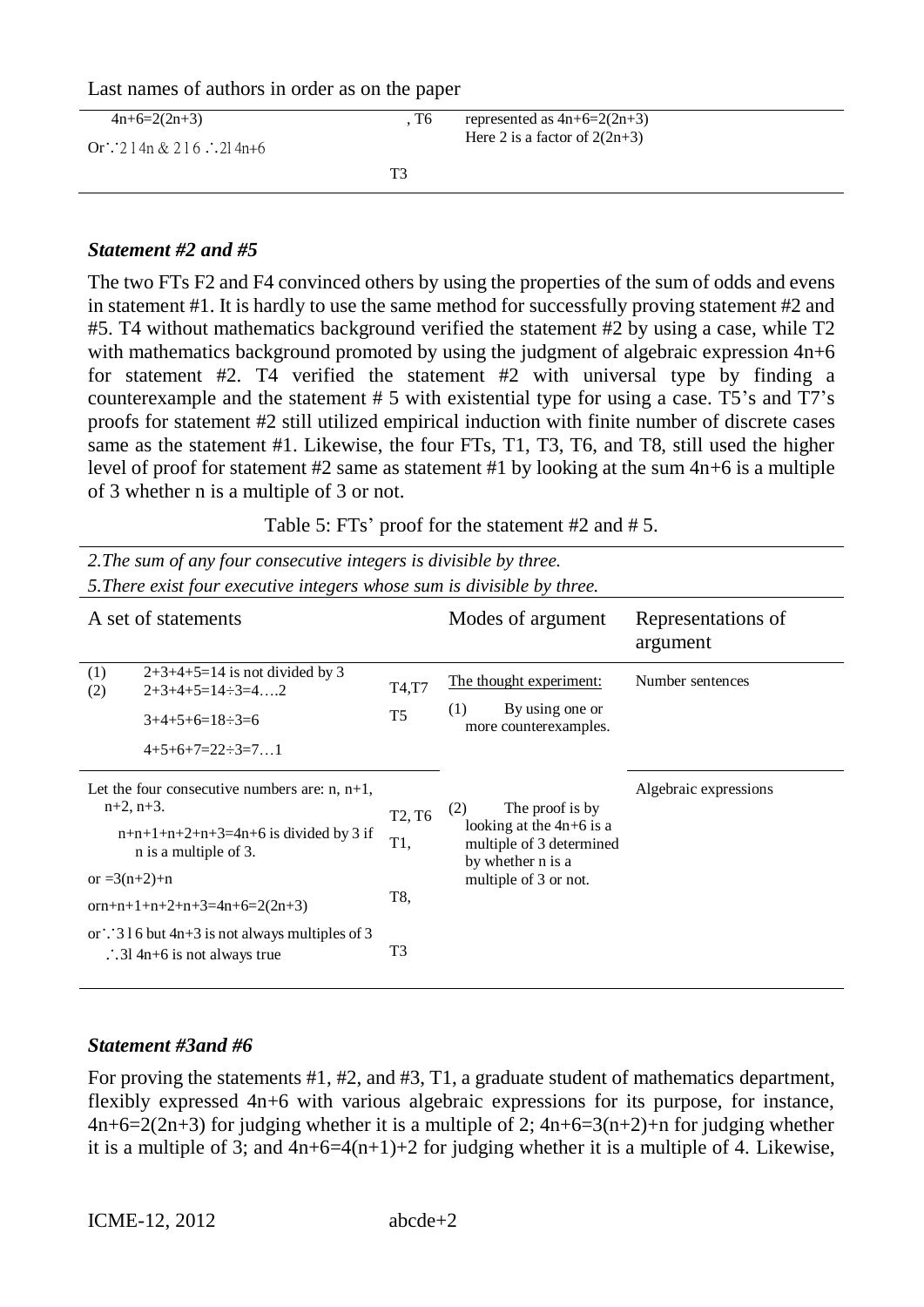T3, a graduate student of mathematics department, consistently used the same method for the statements  $#1, #2,$  and  $#3$  to judge if  $4n+6$  is divisible by 2, or 3, or 4, determined by two terms, 4n and 6 if both are divisible by 2, or 3, or 4.

Comparing to the arguments for proving the statement #2 and #5, all FTs used the same statements for proving statement #3 and #6, as seen in Table 6. Only T2 utilized a counterexample to verify the statement #3 is a false statement. T1, T3, T6, and T8 successfullyverified the statement #3 by using logic deduction.

For the statement #6, it is false statement. It never exists that four executive integers whose sum is divisible by four. T4 and T7 were still intended to find one or three cases to illustrate it. Finally, they are failed to make a judgment for statement #6. T8 used an algebraic expression to represent the sum of any four consecutive integers as  $4n+6=2(2n+3)$ , but she still failed to prove if it is a multiple of 3 or 4, it leads to her incorrect judgment. Moreover, T8 without math background and her traditional views of mathematics teaching and learning consistently expressed the four consecutive integers as  $4n+6=2(2n+3)$  for the six statements, but she did not give any illustrations.

*3.The sum of any four consecutive integers is divisible by four. 6. There exist four executive integers whose sum is divisible by four.*

| A set of statements                                              |                | Modes of argument                                        | Representations of argument |
|------------------------------------------------------------------|----------------|----------------------------------------------------------|-----------------------------|
| $2+3+4+5=14$ is not divided by<br>(1)<br>4                       | T4             | The thought experiment:                                  | Number sentences            |
| $1+2+3+4=10 \div 2=5/2$<br>(2)<br>$2+3+4+5=14 \div 4=3$ 2<br>(3) | T7             | (1)<br>Use one or more<br>counterexample.                |                             |
| $3+4+5+6=18 \div 4=42$                                           | T <sub>5</sub> |                                                          |                             |
| $4+5+6+7=22 \div 4=52$                                           |                |                                                          |                             |
| Let the four consecutive numbers are:<br>$n, n+1, n+2, n+3.$     |                | The proof is by<br>(2)<br>looking at the $4n+6$ is not a | Algebraic expressions       |
| $n+n+1+n+2+n+3=4n+6$                                             |                | multiple of 4.                                           |                             |
| if $n=1$ , then it is not true.                                  |                |                                                          |                             |
| or $4n+6$ is not divided by 4                                    | T6             |                                                          |                             |
| or $=4(n+1)+2$<br>T1                                             |                |                                                          |                             |
| orn+n+1+n+2+n+3=4n+6=2(2n+3)<br>T8,                              |                |                                                          |                             |
| or $\therefore$ 4 14n but 6 is not divided by 4                  |                |                                                          |                             |
| $\therefore$ 41 4n+6 is false.                                   |                |                                                          |                             |

# **CONCLUSIONS**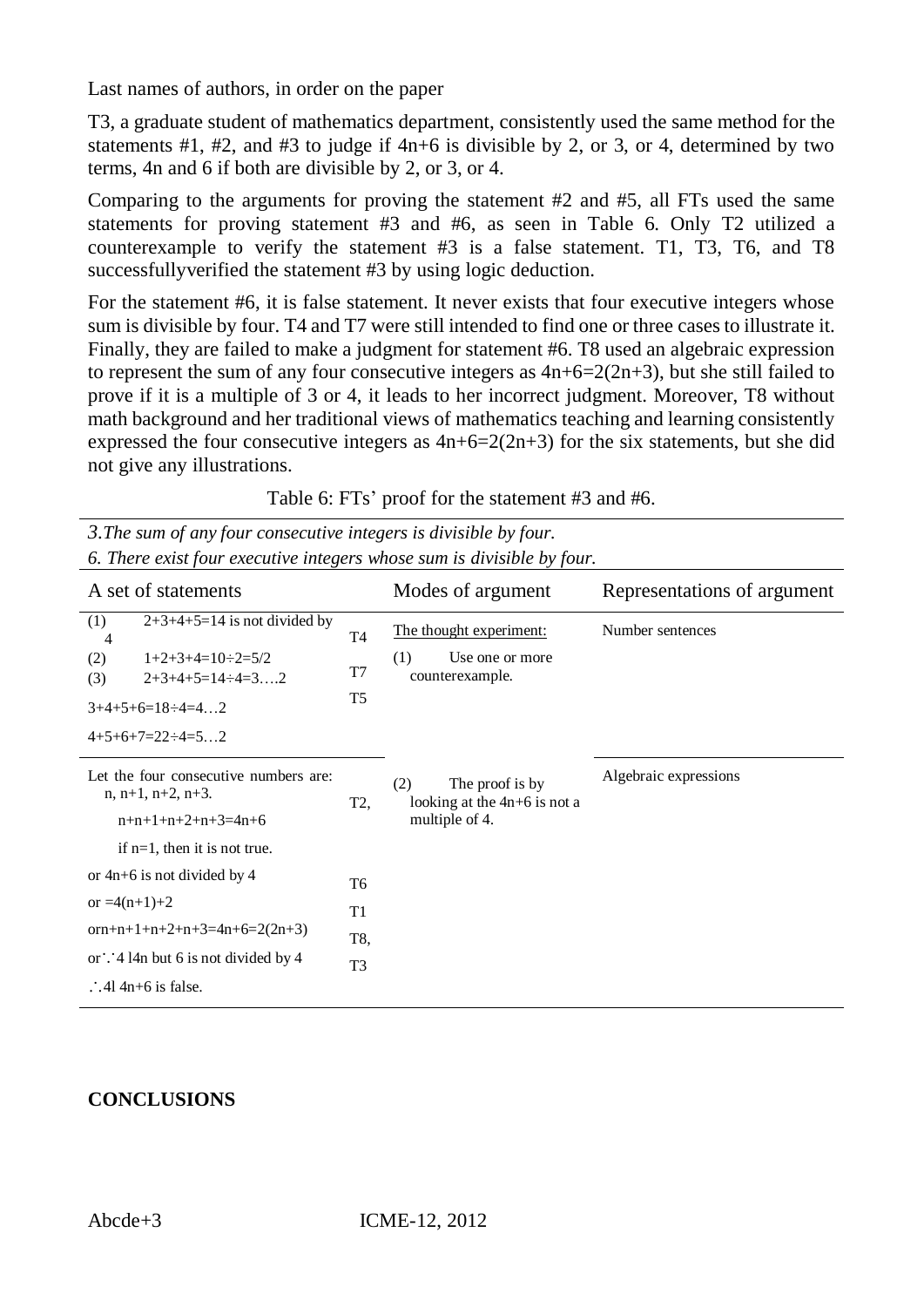The result indicates that mathematics background and beliefs of mathematics teaching and learning seem to be two factors of affecting FTs' proof of the six universal and existential statements. Moreover, the FTs with mathematics background were more successful and flexible in changing the term  $4n+6$  into the various expressions as  $3(n+2)+n$ ,  $4(n+1)+2$ , and  $2(2n+3)$  according to the need of proving each statement, such as T1. T2 is also flexible to use various modes of argument to prove the six statements. She used the properties of the sum of odd and even numbers for verifying the universal statement #1, but she switched to look at the 4n+6 is a multiple of 3 determined by whether n is a multiple of 3 or not for verifying the universal statement #2. For verifying the false of statement #3, T2 used the counterexample as the mode of argument. Likewise, T3 with mathematics background, coherently and successfully used the advanced algebra knowledge if m l n (m is a factor of n)  $\&$  p l n (p is a factor of n), then  $(m+p)$  l n  $(m+p)$  is a factor of n) to judge if  $4n+6$  is divisible by 2, or 3, or 4.

The FTs without mathematics background believe that finding a finite number of discrete cases can be a proof for a universal statement. For T7 and T5 consistently provided one or three cases to prove true universal statement and false existential statements. This indicates that they are not knowledgeable with the proofs of universal and existential statements.

T6 without mathematics background but with constructivists' perspective of mathematics learning, she is successful in proving the six statements. T7 and T8 are not studying in mathematics department. They did not succeed in proving the existential statements #5 and #6.The result also indicates that the universal statements were easier for the FTs than existential statements. The result is consistent with the study of Barkai, et al. (2002) for inservice teachers. For the six statements, algebra expression is more often to be used as the expression of the arguments than the word expression.

## **Acknowledgement**

The paper is based on the data as part of theresearch project of "The study of teacher professional development on teacher educator's support for assisting teachers in helping students' mathematical learning" Granted by National Science Council, Contract No.: NSC 99-2511-S-134 -005 -MY3.

# **References**

- Balacheff, N. (1988). Aspects of proof in pupils' practice of school mathematics. In D. Pimm (Ed.), *Mathematics, teachers, and children* (pp. 216-235). London: Hoddler and Stoughton.
- Barkai, R., Tsamir, P., Tirosh, D., & Dreyfus, T. (2002). Proving or refuting arithmetic claims: The case of elementary school teachers. In A. Cockburn & E. Nardi (Eds.), Proceedings of the *26th Annual Conference of the International Group for the Psychology of Mathematics Education* (Vol. 2, pp.57-64). Norwich, UK.
- Bergqvist, T. (2005). How students verify conjectures: Teachers' expectations. *Journal of Mathematics Teacher Education, 8*:171-191.